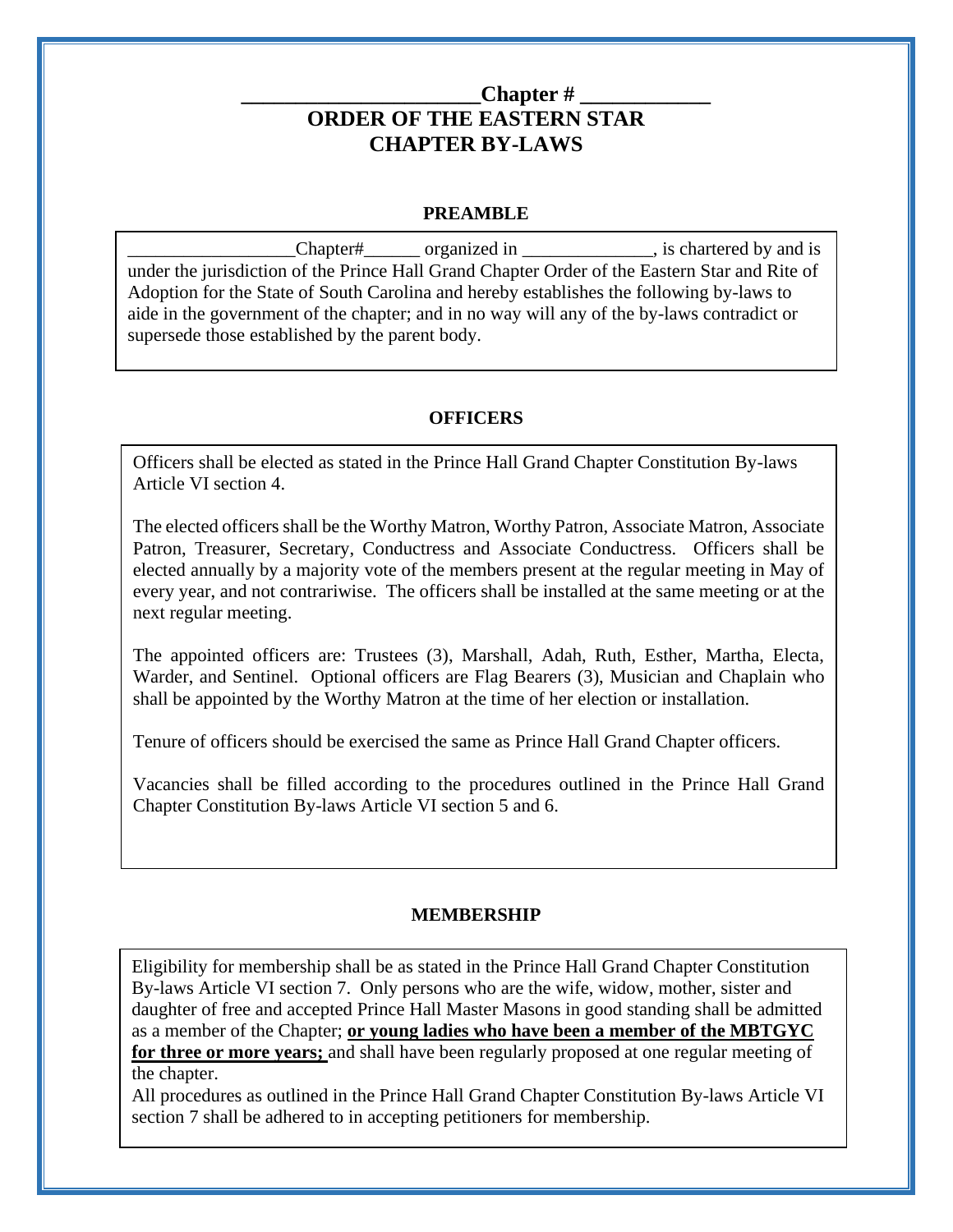#### **INITIATION FEE/COMMITTEE ON APPLICANTS FOR MEMBERSHIP AND REJECTED PETITIONS**

Initiation Fee for \_\_\_\_\_\_\_\_\_\_\_\_\_\_\_Chapter \_#\_\_\_\_\_\_\_\_\_\_is \$\_\_\_\_\_\_\_\_\_\_\_\_ payable by the candidate prior to the initiation. This fee covers \_\_\_\_\_\_\_\_\_\_\_\_\_\_\_\_\_\_\_\_\_\_\_\_\_\_\_\_\_

The chapter will follow the procedures outlined in Article VI section 8, 9 and 10 of the Prince Hall Grand Chapter Constitution By-laws for Frequency of Degrees, Committee on Applicants

\_\_\_\_\_\_\_\_\_\_\_\_\_\_\_\_\_\_\_\_\_\_\_\_\_\_\_\_\_, \_\_\_\_\_\_\_\_\_\_\_\_\_\_\_\_\_\_\_\_\_\_\_\_\_\_\_\_\_\_\_\_\_\_\_\_\_\_\_\_\_\_\_\_.

\_\_\_\_\_\_\_\_\_\_\_\_\_\_\_\_\_\_\_\_\_\_\_\_\_\_\_\_\_\_\_\_\_\_\_\_\_\_\_\_\_\_\_\_\_\_\_\_\_\_\_\_\_\_\_\_\_\_\_\_\_\_\_\_\_\_\_\_\_\_\_\_.

# **DUTIES AND POWERS OF OFFICERS**

Duties and powers of all officers shall be in accordance with the Prince Hall Grand Chapter Constitution By-laws Article VI section 12-20.

## **CHAPTER MEETINGS**

 \_\_\_\_\_\_\_\_\_\_\_\_\_\_\_\_\_\_\_\_\_\_\_\_\_\_Chapter # \_\_\_\_\_\_\_ shall conduct their regular monthly meeting on the  $\therefore$  *for example – the 3<sup>rd</sup> Monday in each Month*) at **EXECUTE:** AM/PM . There will be no meetings in the month of July.

## **OTHER EVENTS**

\_\_\_\_\_\_\_\_\_\_\_\_\_\_\_\_\_\_\_\_\_\_\_\_\_\_\_\_\_\_\_\_\_\_\_\_\_\_\_\_\_\_\_\_\_\_\_\_\_\_\_\_\_\_\_\_\_\_\_\_\_\_\_\_\_\_\_\_\_\_\_\_\_\_\_\_\_ \_\_\_\_\_\_\_\_\_\_\_\_\_\_\_\_\_\_\_\_\_\_\_\_\_\_\_\_\_\_\_\_\_\_\_\_\_\_\_\_\_\_\_\_\_\_\_\_\_\_\_\_\_\_\_\_\_\_\_\_\_\_\_\_\_\_\_\_\_\_\_\_\_\_\_\_\_

The Chapter at its discretion may have or participate in other events/programs which will be established during a regular meeting. These events and programs are \_\_\_\_\_\_\_\_\_\_\_\_\_

## **BUSINESS OF THE CHAPTER**

The Worthy Matron is the ex-officio chairperson of all committees she appoints; and in the case of a tie among the committee members, she shall cast the deciding vote.

## **ORDER OF BUSINESS**

The order of business will be in accordance with the format outlined in the Prince Hall Grand Chapter Constitution By-laws Article VI section 27.

## **COMMITTEES**

This Chapter will have three (3) standing Committees: 1. Audit, 2. Investigation, and 3. Sick and Distress. The following committees are appointed as needed:

\_\_\_\_\_\_\_\_\_\_\_\_\_\_\_\_\_\_\_\_\_\_\_\_\_\_\_\_\_\_\_\_\_\_\_\_\_\_\_\_\_\_\_\_\_\_\_\_\_\_\_\_\_\_\_\_\_\_\_\_\_\_\_\_\_\_\_\_\_\_\_\_\_\_\_\_\_

The yearly dues for this chapter is \$

\_